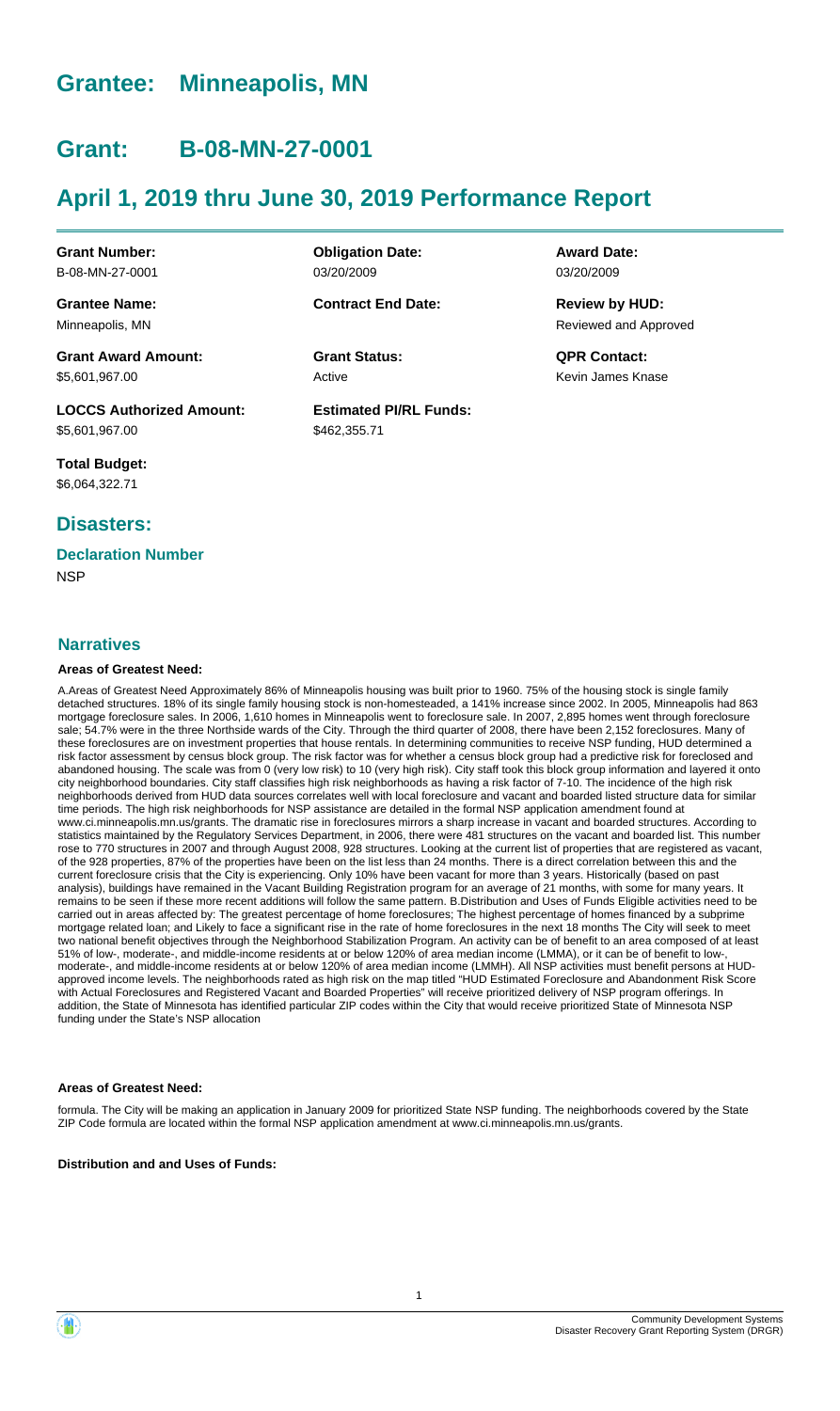#### **Definitions and Descriptions:**

C. Definitions and Descriptions a. Blighted Structure For purposes of NSP funding and in the context of local law, the City of Minneapolis will use its nuisance definition in Chapter 249, Minneapolis Code of Ordinances, as the standard for a blighted structure. Specifically, a structure is defined as a nuisance in 249.30: 249.30. "Nuisance condition" defined; waiver of waiting period. (a) A building within the city shall be deemed a nuisance condition if: (1) It is vacant and unoccupied for the purpose for which it was erected and for which purpose a certificate of occupancy may have been issued, and the building has remained substantially in such condition for a period of at least six (6) months; or (2) The building is unfit for occupancy as it fails to meet the minimum standards set out by city ordinances before a certificate of code compliance could be granted, or is unfit for human habitation because it fails to meet the minimum standards set out in the Minneapolis housing maintenance code, or the doors, windows and other openings into the building are boarded up or otherwise secured by a means other than the conventional methods used in the original construction and design of the building, and the building has remained substantially in such condition for a period of at least sixty (60) days; or (3) Evidence, including but not limited to neighborhood impact statements, clearly demonstrates that the values of neighborhood properties have diminished as a result of deterioration of the subject building; or (4) Evidence, including but not limited to rehab assessments completed by CPED, clearly demonstrates that the cost of rehabilitation is not justified when compared to the after rehabilitation resale value of the building. (b) When it is determined by the director of inspections or the city fire marshal that a building constitutes an immediate hazard to the public health and safety, and after approval by the city council, the sixty-day waiting period set out in this section may be waived and the other procedures, as set out in this chapter, may be implemented immediately. (c) Notwithstanding the foregoing provisions, accessory buildings such as garages, barns and other similar structures, not intended to be used for human habitation, shall be deemed to constitute a nuisance condition when such buildings are in violation of section 244.1560 of the housing maintenance code which regulates nondwelling structures or when such accessory buildings are structurally unsound in the opinion of the director of inspections. (76-Or-102, § 1, 7-9-76; 77-Or-226, § 2, 11-10-77; 78-Or-233, § 2, 11-9-78; 79-Or-016, § 1, 1-26-79; 80-Or-181, § 1, 8- 8-80; 84-Or-095, § 1, 6-15-84; 86-Or-236, § 1, 10-10-86; 91-Or-157, § 1, 8-9-91; 92-Or-110, § 2, 9-11-92; 93-Or-142, § 1, 10-1-93; 94-Or-123, § 2, 9-16-94; 2006-Or-059, § 1, 5-26-06 effective October 1, 2006). b. Affordable Rents For any NSP-funded rental activity, affordable rents are defined as described in 24 CFR §92.252(a), (c), (f). The maximum unit rent level must be the lesser of HUD Fair Market Rent or the amount affordable to a household at 65% of area median income. If the renter is to pay utilities and services than the most recent Minneapolis Public Housing Authority utility allowance schedule for will be used to determine the net rent. These HUD schedules are updated annually and NSP activities will conform to the most rece

#### **Definitions and Descriptions:**

nt scht commitment. c. Affordability For the purposes of NSP funding, the City is electing to use the continued affordability standards of the HOME program 24 CFR §92.252 (e) and §92.254 as outlined in the table below. These periods apply to rental and ownership activities. Table 7 NSP Affordability Periods Per unit amount of NSP funds for New Construction, Rehab or Acquisition of Existing Housing Minimum Period of Affordability Under \$15,000 5 Years \$15,000 - \$40,000 10 Years Over \$40,000

**Low Income Targeting:**

**Acquisition and Relocation:**

**Public Comment:**

| <b>Overall</b><br><b>Total Projected Budget from All Sources</b> | <b>This Report Period</b><br>N/A | <b>To Date</b><br>\$6,088,322.71 |
|------------------------------------------------------------------|----------------------------------|----------------------------------|
| <b>Total Budget</b>                                              | (\$44,857.11)                    | \$6,064,322.71                   |
| <b>Total Obligated</b>                                           | \$5,703.75                       | \$5,859,060.37                   |
| <b>Total Funds Drawdown</b>                                      | \$0.00                           | \$5,853,356.62                   |
| <b>Program Funds Drawdown</b>                                    | \$0.00                           | \$5,483,146.30                   |
| Program Income Drawdown                                          | \$0.00                           | \$370,210.32                     |
| <b>Program Income Received</b>                                   | \$0.00                           | \$462,355.71                     |
| <b>Total Funds Expended</b>                                      | \$0.00                           | \$6,111,646.71                   |
| <b>Most Impacted and Distressed Expended</b>                     | \$0.00                           | \$0.00                           |
| <b>Match Contributed</b>                                         | \$0.00                           | \$0.00                           |

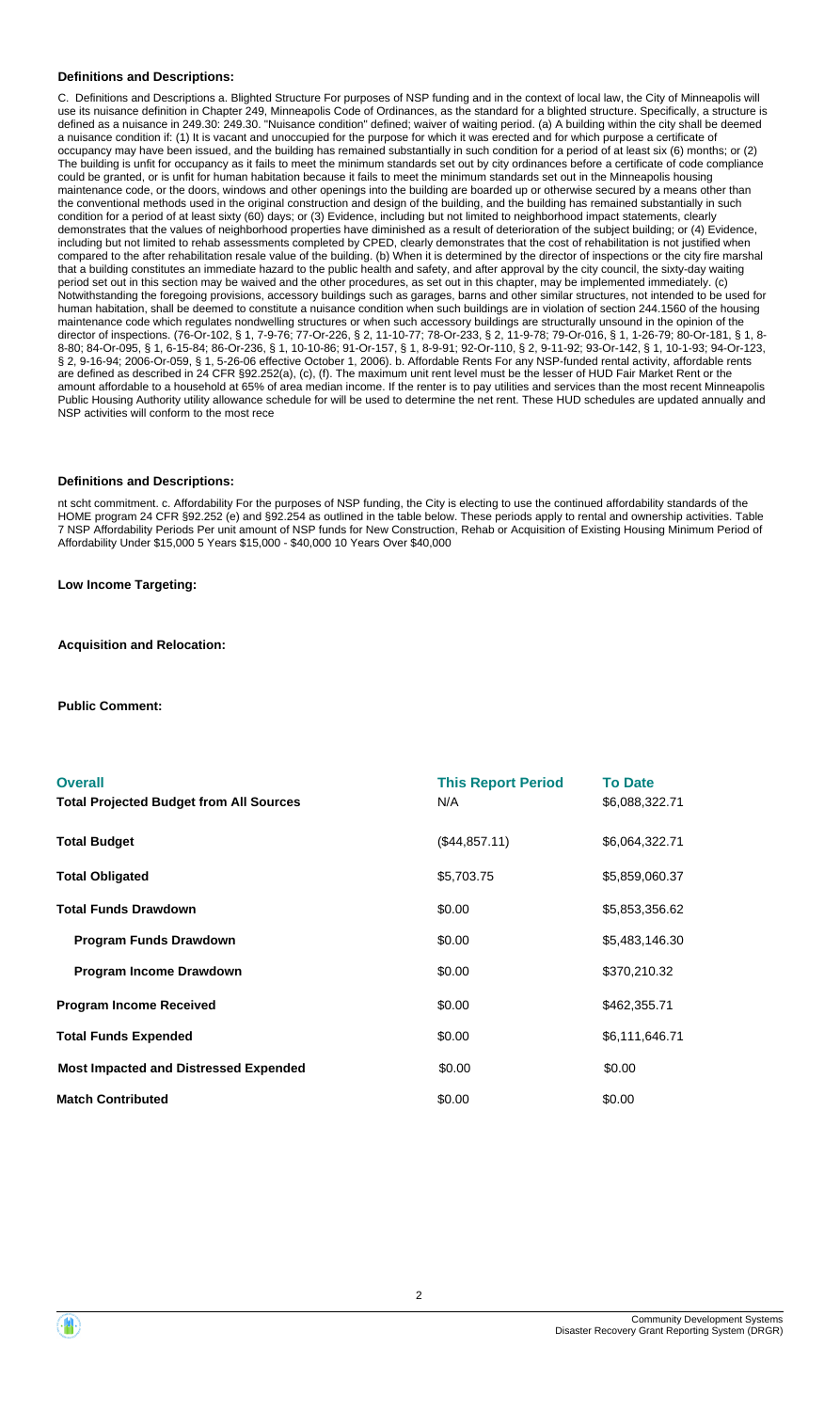# **Progress Toward Required Numeric Targets**

| <b>Requirement</b>                                 | <b>Target</b>  | <b>Actual</b>  |
|----------------------------------------------------|----------------|----------------|
| <b>Overall Benefit Percentage (Projected)</b>      |                | $0.00\%$       |
| <b>Overall Benefit Percentage (Actual)</b>         |                | $0.00\%$       |
| <b>Minimum Non-Federal Match</b>                   | \$0.00         | \$0.00         |
| <b>Limit on Public Services</b>                    | \$840,295.05   | \$0.00         |
| Limit on Admin/Planning                            | \$560,196.70   | \$488,659.01   |
| <b>Limit on Admin</b>                              | \$0.00         | \$488,659.01   |
| Most Impacted and Distressed Threshold (Projected) | \$0.00         | \$0.00         |
| <b>Progress towards LH25 Requirement</b>           | \$1,516,080.68 | \$1,826,699.81 |

# **Overall Progress Narrative:**

The City is almost ready to closeout its NSP1 grant. We had some new Accounting staff who we were onboarding to DRGR and NSP the past quarter. They did not receive their access in time to make changes before this reporting period. We need to reflect PI for 5 land bank properties that were moved into the HUD NSP grant: (1) 3738 Fremont Ave, (2), 2415 15th Ave S, (3) 1322 Washington St NE, (4) 4101 James N, and (5) 2211 4th st N. Their expenditures were already updated in the previous QPR. Once the PI is receipted we will draw down the remaining balance and barring any changes or unexpected PI should be prepared for closeout.

# **Project Summary**

| <b>Project #, Project Title</b>                      | <b>This Report</b>                      | <b>To Date</b>                          |                                         |  |
|------------------------------------------------------|-----------------------------------------|-----------------------------------------|-----------------------------------------|--|
|                                                      | <b>Program Funds</b><br><b>Drawdown</b> | <b>Project Funds</b><br><b>Budgeted</b> | <b>Program Funds</b><br><b>Drawdown</b> |  |
| 08NSP Redevelopment, Redevelopment                   | \$0.00                                  | \$150,000.00                            | \$150,000.00                            |  |
| 08NSPAdmin, NSP Program Administration               | \$0.00                                  | \$494.362.76                            | \$468,679.30                            |  |
| 08NSPDemo, Demolition of Blighted Structures         | \$0.00                                  | \$2,206,680.87                          | \$2,093,070.77                          |  |
| 08NSPFinan, FinancingForeclosure Recovery Affordable | \$0.00                                  | \$110,000.00                            | \$110,000.00                            |  |
| 08NSPLandBank, Acquisition and Land Banking          | \$0.00                                  | \$1.161.156.34                          | \$962,596.23                            |  |
| 08NSPurchaseRehab, Purchase and Rehab                | \$0.00                                  | \$1.749.199.81                          | \$1,698,800.00                          |  |
| DELETED-ACTIVITIES, DELETED-ACTIVITIES (Temporary)   | \$0.00                                  | \$0.00                                  | \$0.00                                  |  |

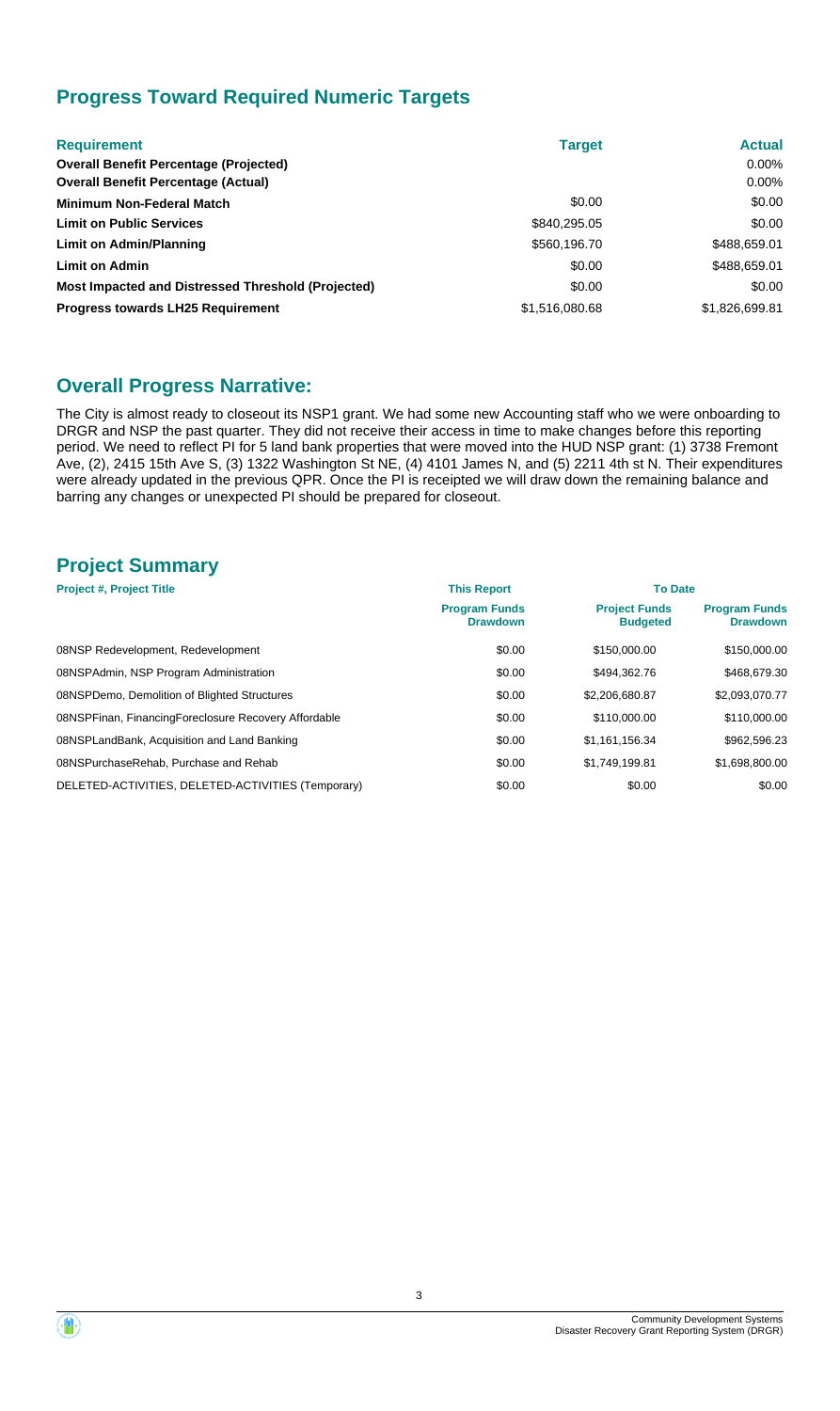# **Activities**

# **Project # / 08NSP Redevelopment / Redevelopment**

#### **Grantee Activity Number: G4890NSP REDAH Activity Title: Redevelopment Alliance Housing <50**

| <b>Activitiy Category:</b>                              | <b>Activity Status:</b>                    |
|---------------------------------------------------------|--------------------------------------------|
| Rehabilitation/reconstruction of residential structures | Under Wav                                  |
| <b>Project Number:</b>                                  | <b>Project Title:</b>                      |
| 08NSP Redevelopment                                     | Redevelopment                              |
| <b>Projected Start Date:</b>                            | <b>Projected End Date:</b>                 |
| 01/30/2009                                              | 12/31/2019                                 |
| <b>Benefit Type:</b><br>Direct (HouseHold)              | <b>Completed Activity Actual End Date:</b> |
| <b>National Objective:</b>                              | <b>Responsible Organization:</b>           |
| NSP Only - LH - 25% Set-Aside                           | <b>Alliance Housing</b>                    |

| <b>Overall</b>                                 | Apr 1 thru Jun 30, 2019 | <b>To Date</b> |
|------------------------------------------------|-------------------------|----------------|
| <b>Total Projected Budget from All Sources</b> | N/A                     | \$150,000.00   |
| <b>Total Budget</b>                            | \$0.00                  | \$150,000.00   |
| <b>Total Obligated</b>                         | \$0.00                  | \$150,000.00   |
| <b>Total Funds Drawdown</b>                    | \$0.00                  | \$150,000.00   |
| <b>Program Funds Drawdown</b>                  | \$0.00                  | \$150,000.00   |
| <b>Program Income Drawdown</b>                 | \$0.00                  | \$0.00         |
| <b>Program Income Received</b>                 | \$0.00                  | \$0.00         |
| <b>Total Funds Expended</b>                    | \$0.00                  | \$150,000.00   |
| Alliance Housing                               | \$0.00                  | \$150,000.00   |
| <b>Most Impacted and Distressed Expended</b>   | \$0.00                  | \$0.00         |
| <b>Match Contributed</b>                       | \$0.00                  | \$0.00         |

## **Activity Description:**

The purpose of this activity will allow for the redevelopment of properties that may have been previously assisted with NSP funds under NSP eligible activities #3 and #5. When the market improves, the City will seek development of single family, owner-occupied housing. However, where density is encouraged, the City will support development of multi-unit housing, in which case rental may be preferred. Development of properties assisted through this activity description will be targeted for helping the City meet the requirement that at least 25% of NSP expenditures house those at or below 50% AMI. It is anticipated that CPED will work with non-profit developers to accomplish this work.

## **Location Description:**

North Minneapolis NSP target area.

**Activity Progress Narrative:**

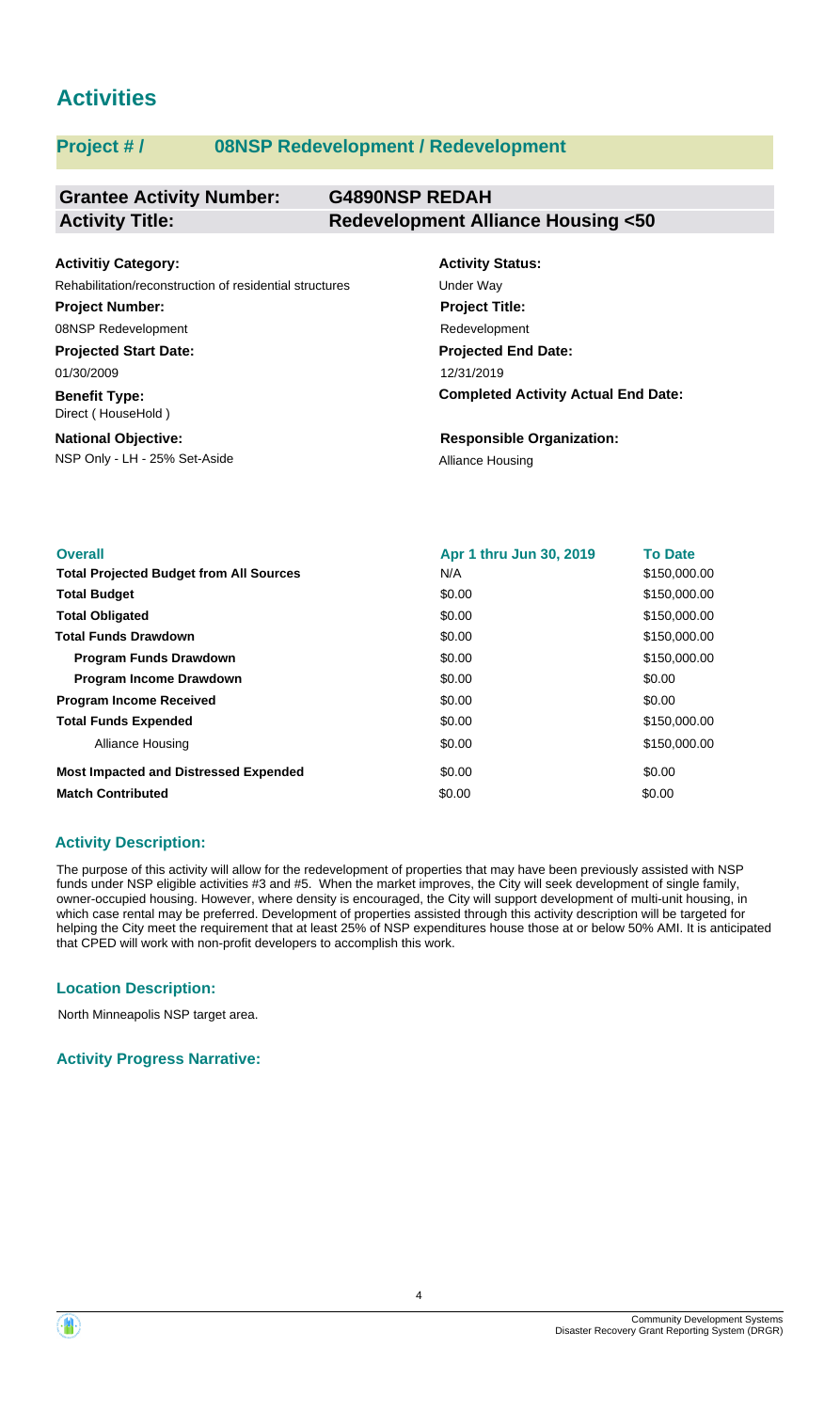### **Accomplishments Performance Measures**

|                              | <b>This Report Period</b> | <b>Cumulative Actual Total / Expected</b> |
|------------------------------|---------------------------|-------------------------------------------|
|                              | Total                     | Total                                     |
| # of Properties              | 0                         | 2/2                                       |
| # ELI Households (0-30% AMI) | 0                         | 5/0                                       |

|                         | <b>This Report Period</b> | <b>Cumulative Actual Total / Expected</b> |
|-------------------------|---------------------------|-------------------------------------------|
|                         | Total                     | Total                                     |
| # of Housing Units      | 0                         | 6/6                                       |
| # of Singlefamily Units | 0                         | 6/6                                       |

## **Beneficiaries Performance Measures**

|                     |     | <b>This Report Period</b> |       |     | <b>Cumulative Actual Total / Expected</b> |       |                |  |
|---------------------|-----|---------------------------|-------|-----|-------------------------------------------|-------|----------------|--|
|                     | Low | <b>Mod</b>                | Total | Low | <b>Mod</b>                                | Total | <b>Low/Mod</b> |  |
| # of Households     |     |                           |       | 6/6 | 0/0                                       | 6/6   | 100.00         |  |
| # Renter Households |     |                           |       | 6/6 | 0/0                                       | 6/6   | 100.00         |  |

## **Activity Locations**

**No Activity Locations found.**

# **Other Funding Sources Budgeted - Detail**

### **No Other Match Funding Sources Found**

No Other Funding Sources Found **Other Funding Sources Amount Amount Amount Amount Amount Amount Amount** Total Other Funding Sources

# **Project # / 08NSPAdmin / NSP Program Administration**

| <b>Grantee Activity Number:</b> | <b>G4890NSP ADM</b>                        |
|---------------------------------|--------------------------------------------|
| <b>Activity Title:</b>          | <b>Program Admin CPED</b>                  |
|                                 |                                            |
| <b>Activitiy Category:</b>      | <b>Activity Status:</b>                    |
| Administration                  | Under Way                                  |
| <b>Project Number:</b>          | <b>Project Title:</b>                      |
| 08NSPAdmin                      | NSP Program Administration                 |
| <b>Projected Start Date:</b>    | <b>Projected End Date:</b>                 |
| 09/29/2008                      | 12/31/2019                                 |
| <b>Benefit Type:</b><br>(       | <b>Completed Activity Actual End Date:</b> |
| <b>National Objective:</b>      | <b>Responsible Organization:</b>           |
| N/A                             | City of Minneapolis Community Planning and |

#### **Overall**

Total Projected Budget from All Sources **\$420,362.76** N/A **Total Budget** (\$22,357.11)

**Apr 1 thru Jun 30, 2019** N/A

\$420,362.76 **To Date**

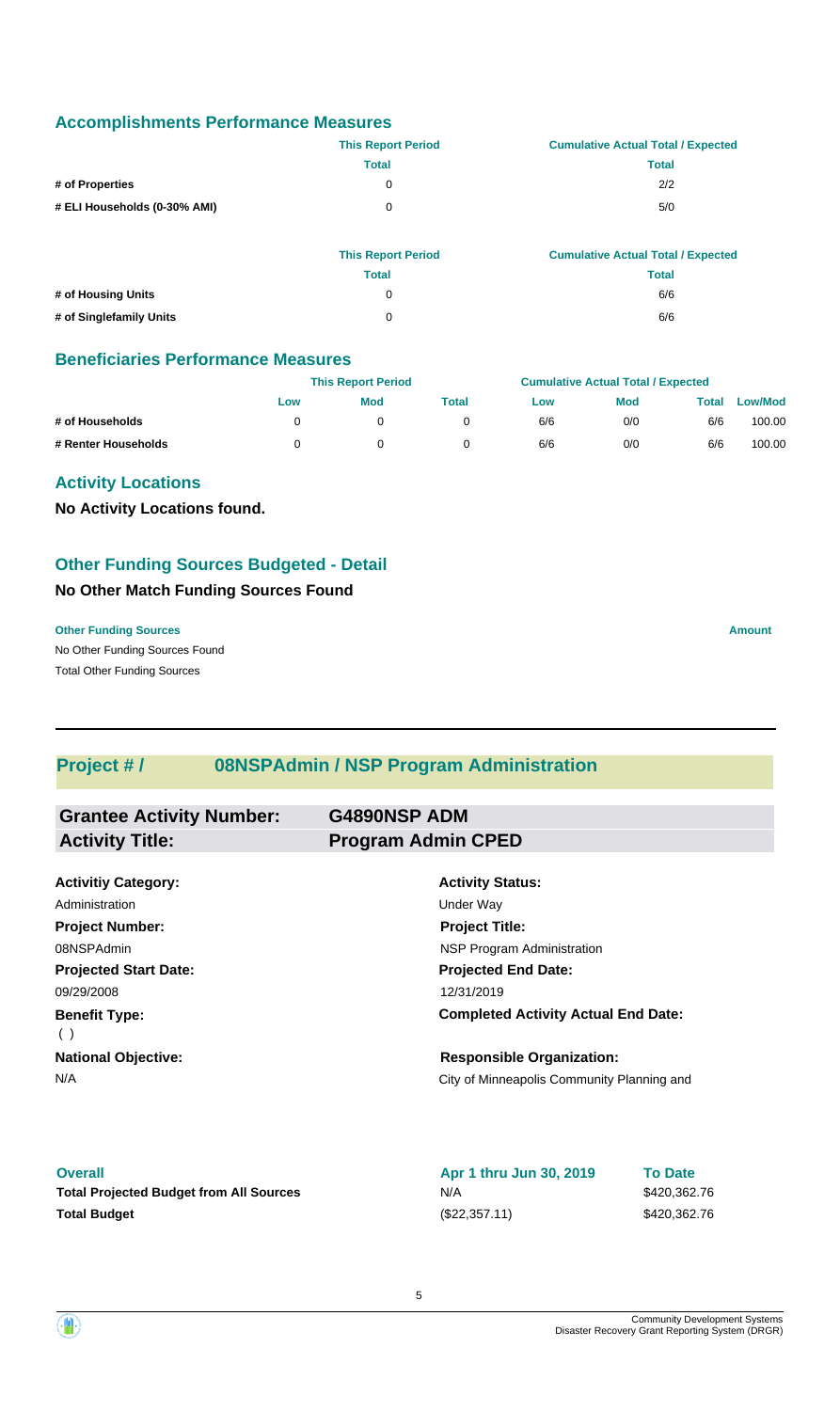| <b>Total Obligated</b>                       | \$5,703.75 | \$420,362.76 |
|----------------------------------------------|------------|--------------|
| <b>Total Funds Drawdown</b>                  | \$0.00     | \$414,659.01 |
| <b>Program Funds Drawdown</b>                | \$0.00     | \$394,679.30 |
| <b>Program Income Drawdown</b>               | \$0.00     | \$19,979.71  |
| <b>Program Income Received</b>               | \$0.00     | \$196,421.25 |
| <b>Total Funds Expended</b>                  | \$0.00     | \$420,362.76 |
| City of Minneapolis Community Planning and   | \$0.00     | \$420,362.76 |
| <b>Most Impacted and Distressed Expended</b> | \$0.00     | \$0.00       |
| <b>Match Contributed</b>                     | \$0.00     | \$0.00       |

#### **Activity Description:**

Administration and monitoring of NSP activities.

#### **Location Description:**

Administration.

### **Activity Progress Narrative:**

#### **Accomplishments Performance Measures**

**No Accomplishments Performance Measures**

### **Beneficiaries Performance Measures**

**No Beneficiaries Performance Measures found.**

#### **Activity Locations**

**No Activity Locations found.**

# **Other Funding Sources Budgeted - Detail**

#### **No Other Match Funding Sources Found**

No Other Funding Sources Found **Other Funding Sources Amount** Total Other Funding Sources

# **Project # / 08NSPFinan / FinancingForeclosure Recovery Affordable**

| <b>Grantee Activity Number:</b>                      | G4890NSP FIN   |                                            |
|------------------------------------------------------|----------------|--------------------------------------------|
| <b>Activity Title:</b>                               | Financing <120 |                                            |
| <b>Activitiy Category:</b>                           |                | <b>Activity Status:</b>                    |
| Homeownership Assistance to low- and moderate-income |                | Under Way                                  |
| <b>Project Number:</b>                               |                | <b>Project Title:</b>                      |
| 08NSPFinan                                           |                | Financing Foreclosure Recovery Affordable  |
| <b>Projected Start Date:</b>                         |                | <b>Projected End Date:</b>                 |
| 01/30/2009                                           |                | 12/31/2019                                 |
| <b>Benefit Type:</b><br>Direct (HouseHold)           |                | <b>Completed Activity Actual End Date:</b> |

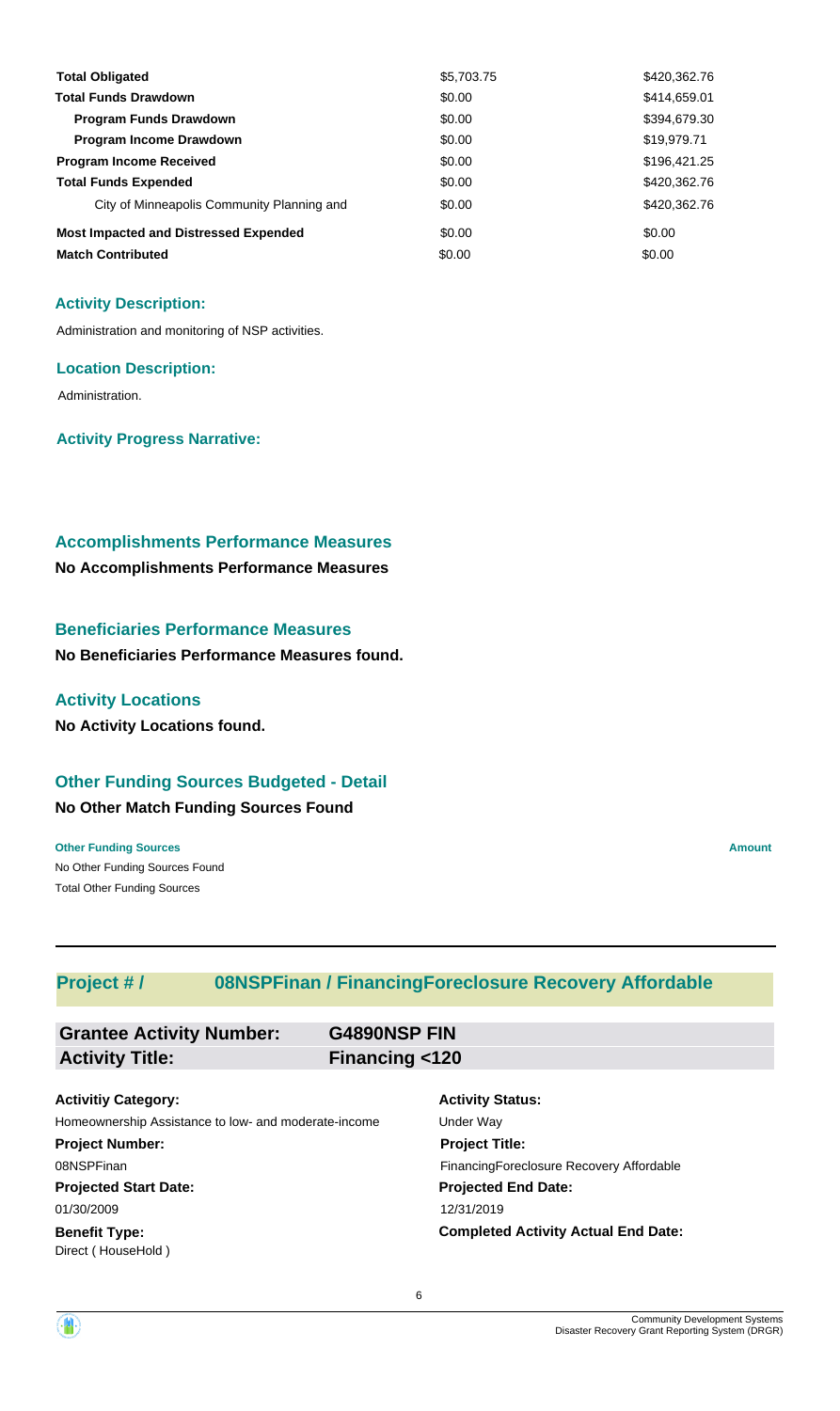### **Responsible Organization:**

NSP Only - LMMI **NATURE 2018** City of Minneapolis Community Planning and

| <b>Overall</b>                                 | Apr 1 thru Jun 30, 2019 | <b>To Date</b> |
|------------------------------------------------|-------------------------|----------------|
| <b>Total Projected Budget from All Sources</b> | N/A                     | \$110,000.00   |
| <b>Total Budget</b>                            | \$0.00                  | \$110,000.00   |
| <b>Total Obligated</b>                         | \$0.00                  | \$110,000.00   |
| <b>Total Funds Drawdown</b>                    | \$0.00                  | \$110,000.00   |
| <b>Program Funds Drawdown</b>                  | \$0.00                  | \$110,000.00   |
| Program Income Drawdown                        | \$0.00                  | \$0.00         |
| <b>Program Income Received</b>                 | \$0.00                  | \$21,817.01    |
| <b>Total Funds Expended</b>                    | \$0.00                  | \$110,000.00   |
| City of Minneapolis Community Planning and     | \$0.00                  | \$110,000.00   |
| <b>Most Impacted and Distressed Expended</b>   | \$0.00                  | \$0.00         |
| <b>Match Contributed</b>                       | \$0.00                  | \$0.00         |

#### **Activity Description:**

CPED will make down payment and closing cost assistance available to meet the affordability gap in homeownership opportunities for homebuyers, which may include buyers at the HUD required 50% of area median income.

#### **Location Description:**

NSP target neighborhoods as described in http://www.ci.minneapolis.mn.us/cped/docs/NSP\_Purchase\_Rehab\_Activity\_Funding\_Recommendation\_Summary.pdf

#### **Activity Progress Narrative:**

#### **Accomplishments Performance Measures**

|                         | <b>This Report Period</b> | <b>Cumulative Actual Total / Expected</b> |
|-------------------------|---------------------------|-------------------------------------------|
|                         | Total                     | Total                                     |
| # of Housing Units      | 0                         | 6/5                                       |
| # of Singlefamily Units | 0                         | 6/5                                       |

#### **Beneficiaries Performance Measures**

|                    | <b>This Report Period</b> |     |       | <b>Cumulative Actual Total / Expected</b> |            |       |                |
|--------------------|---------------------------|-----|-------|-------------------------------------------|------------|-------|----------------|
|                    | Low                       | Mod | Total | Low                                       | <b>Mod</b> | Total | <b>Low/Mod</b> |
| # of Households    |                           |     |       | 3/2                                       | 3/3        | 6/5   | 100.00         |
| # Owner Households |                           |     |       | 3/2                                       | 3/3        | 6/5   | 100.00         |

# **Activity Locations**

**No Activity Locations found.**

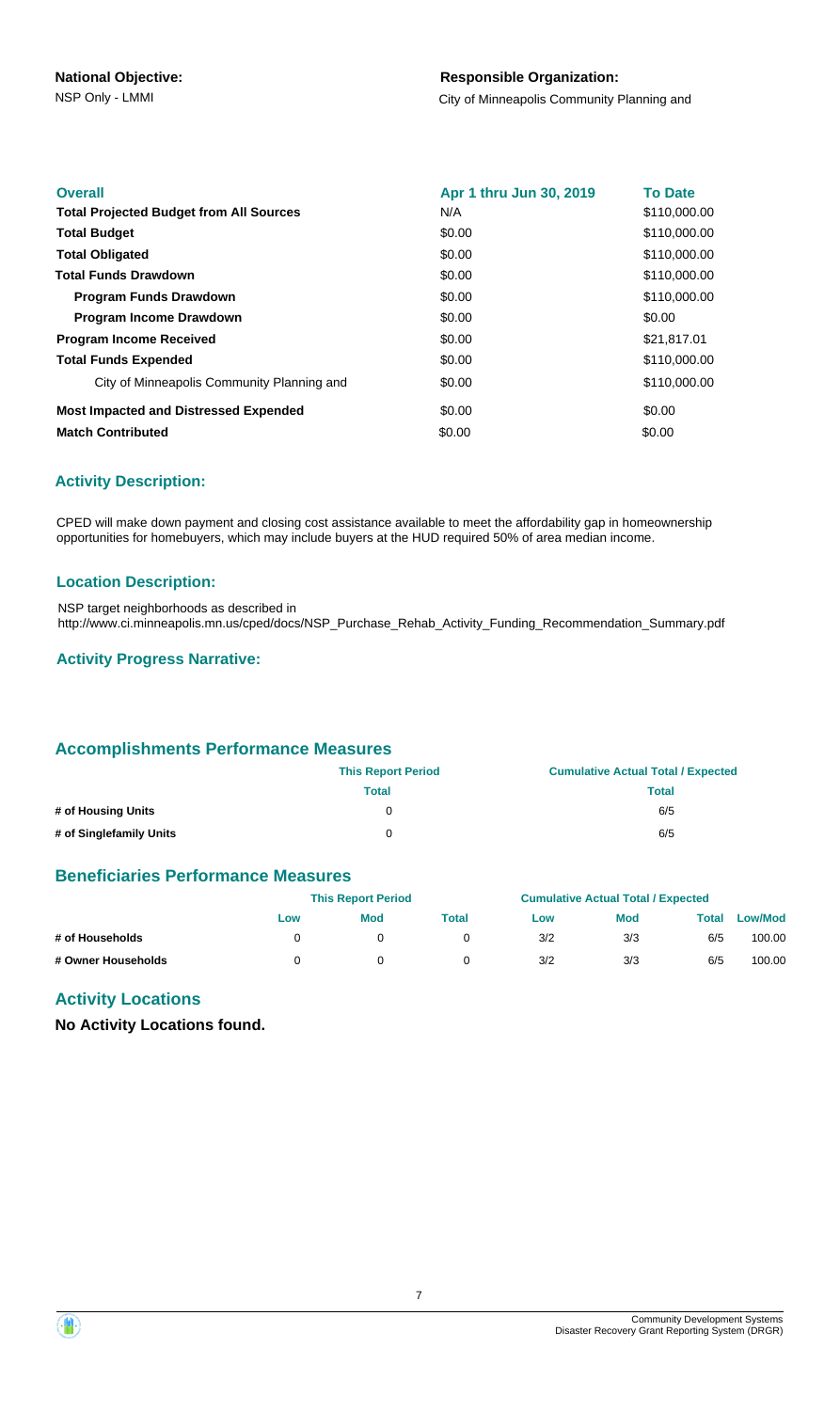# **No Other Match Funding Sources Found Other Funding Sources Budgeted - Detail**

**Other Funding Sources Amount Amount Amount Amount Amount Amount Amount** 

No Other Funding Sources Found Total Other Funding Sources

# **Project # / 08NSPurchaseRehab / Purchase and Rehab**

#### **Grantee Activity Number: G4890NSP 25PRAH Activity Title: Purchase & Rehab Alliance Housing <50**

| <b>Activitiy Category:</b>                              | <b>Activity Status:</b> |
|---------------------------------------------------------|-------------------------|
| Rehabilitation/reconstruction of residential structures | Under Way               |
| <b>Project Number:</b>                                  | <b>Project Title:</b>   |
| 08NSPurchaseRehab                                       | Purchase and Reh        |
| <b>Projected Start Date:</b>                            | <b>Projected End D</b>  |
| 01/30/2009                                              | 12/31/2019              |
| <b>Benefit Type:</b><br>Direct (HouseHold)              | <b>Completed Activ</b>  |
| <b>National Objective:</b>                              | Responsible Or          |

NSP Only - LH - 25% Set-Aside Alliance Housing

| <b>Activity Status:</b>                    |
|--------------------------------------------|
| Under Wav                                  |
| <b>Project Title:</b>                      |
| Purchase and Rehab                         |
| <b>Projected End Date:</b>                 |
| 12/31/2019                                 |
| <b>Completed Activity Actual End Date:</b> |
|                                            |

**ganization:** 

| <b>Overall</b>                                 | Apr 1 thru Jun 30, 2019 | <b>To Date</b> |
|------------------------------------------------|-------------------------|----------------|
| <b>Total Projected Budget from All Sources</b> | N/A                     | \$176,299.81   |
| <b>Total Budget</b>                            | \$0.00                  | \$176,299.81   |
| <b>Total Obligated</b>                         | \$0.00                  | \$176,299.81   |
| <b>Total Funds Drawdown</b>                    | \$0.00                  | \$176,299.81   |
| <b>Program Funds Drawdown</b>                  | \$0.00                  | \$175,000.00   |
| <b>Program Income Drawdown</b>                 | \$0.00                  | \$1,299.81     |
| <b>Program Income Received</b>                 | \$0.00                  | \$0.00         |
| <b>Total Funds Expended</b>                    | \$0.00                  | \$176,299.81   |
| Alliance Housing                               | \$0.00                  | \$176,299.81   |
| <b>Most Impacted and Distressed Expended</b>   | \$0.00                  | \$0.00         |
| <b>Match Contributed</b>                       | \$0.00                  | \$0.00         |

## **Activity Description:**

Development value gap financing to non-profit developers to cover the difference between the cost of purchase and rehab of a foreclosed and/or abandoned property and the sale price. The property will be sold to an income-qualified owner-occupant or rented to an income-qualified tenant.

Purchase and rehab foreclosed and abandoned multi-unit structures (no more than an 8-plex) and rent them to

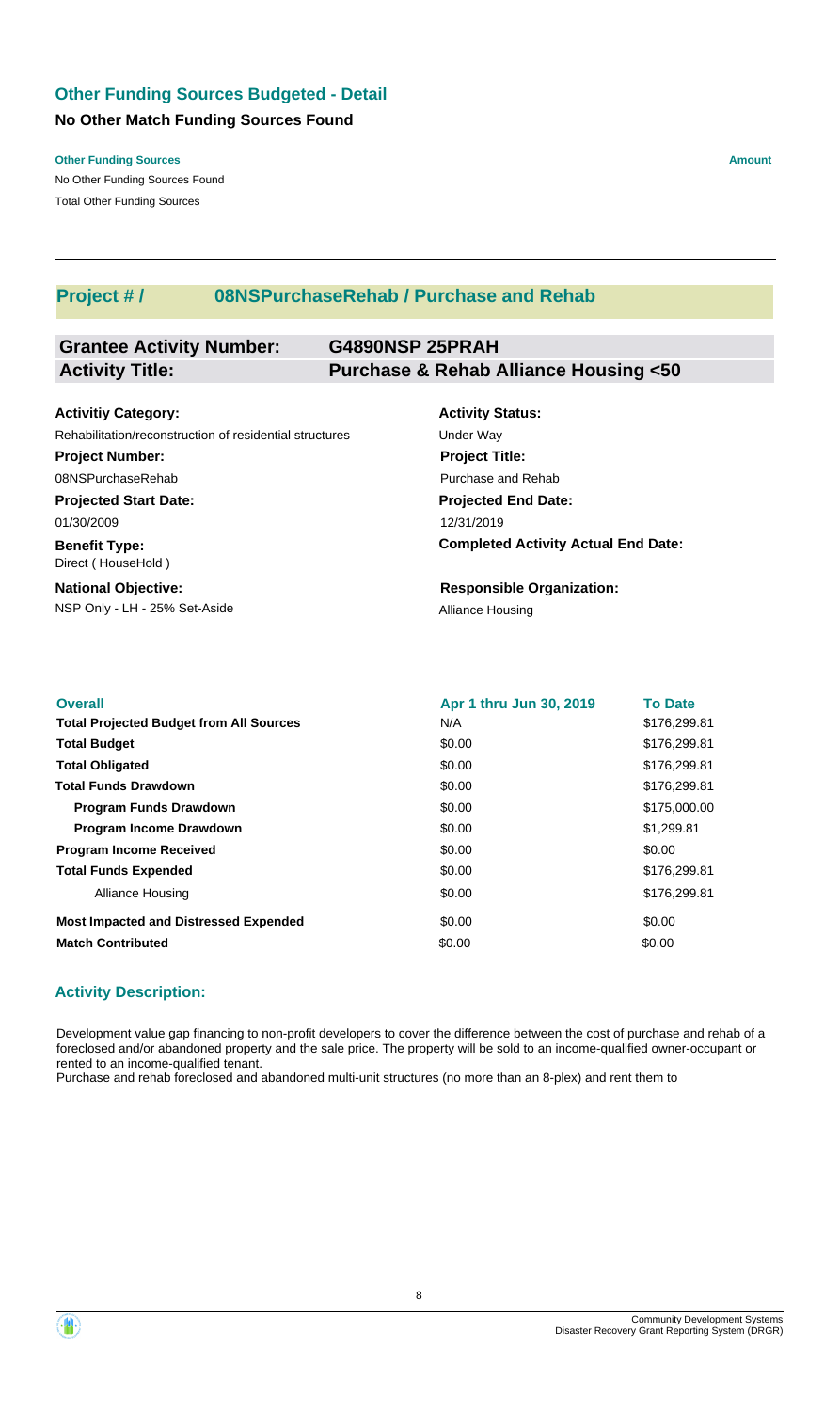households with income at or below 50% AMI.

#### **Location Description:**

Developer has identified three eligible projects in North Minneapolis located in NSP target area as described in http://www.ci.minneapolis.mn.us/cped/docs/NSP\_Purchase\_Rehab\_Activity\_Funding\_Recommendation\_Summary.pdf

#### **Activity Progress Narrative:**

#### **Accomplishments Performance Measures**

| <b>This Report Period</b> | <b>Cumulative Actual Total / Expected</b> |
|---------------------------|-------------------------------------------|
| Total                     | Total                                     |
| 0                         | 1/1                                       |
| 0                         | 3/0                                       |
|                           |                                           |

|                        | <b>This Report Period</b> | <b>Cumulative Actual Total / Expected</b> |
|------------------------|---------------------------|-------------------------------------------|
|                        | Total                     | Total                                     |
| # of Housing Units     | 0                         | 7/7                                       |
| # of Multifamily Units | 0                         | 7/7                                       |

#### **Beneficiaries Performance Measures**

|                     |     | <b>This Report Period</b> |       |     | <b>Cumulative Actual Total / Expected</b> |       |                |
|---------------------|-----|---------------------------|-------|-----|-------------------------------------------|-------|----------------|
|                     | Low | <b>Mod</b>                | Total | Low | <b>Mod</b>                                | Total | <b>Low/Mod</b> |
| # of Households     |     |                           |       | 7/7 | 0/0                                       | 7/7   | 100.00         |
| # Renter Households |     |                           |       | 7/7 | 0/0                                       | 7/7   | 100.00         |

# **Activity Locations**

**No Activity Locations found.**

# **Other Funding Sources Budgeted - Detail**

### **No Other Match Funding Sources Found**

#### **Other Funding Sources Amount Amount Amount Amount Amount Amount Amount**

No Other Funding Sources Found Total Other Funding Sources



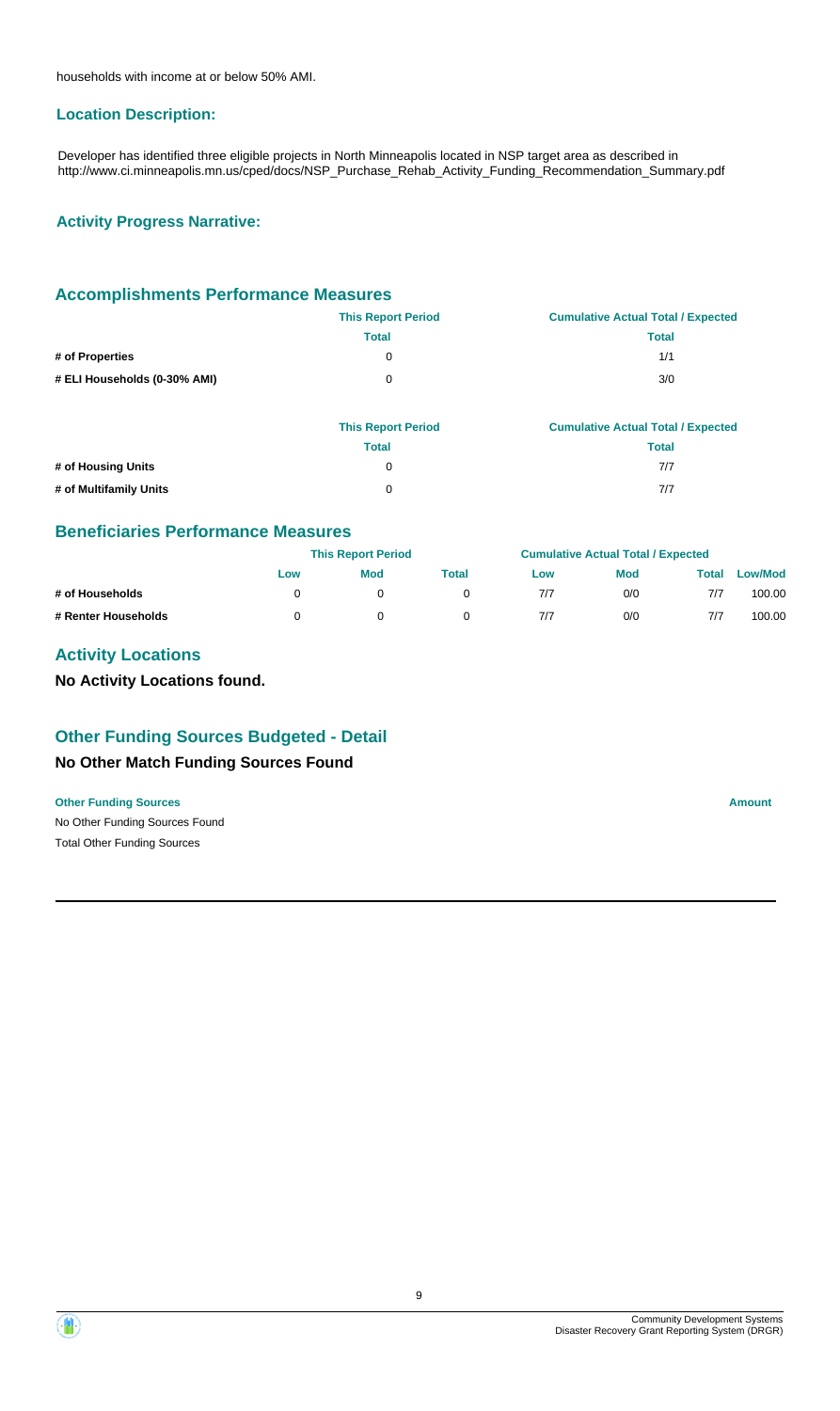**G4890NSP 25PRPPL**

#### **Activitiy Category:**

Rehabilitation/reconstruction of residential structures Under Way

#### **Project Number:**

08NSPurchaseRehab

**Projected Start Date:**

01/30/2009

**Benefit Type:** Direct ( HouseHold )

#### **National Objective:**

NSP Only - LH - 25% Set-Aside Project for Pride in Living

### **Activity Status:**

**Projected End Date: Completed Activity Actual End Date:** 12/31/2019 **Project Title:** Purchase and Rehab

#### **Responsible Organization:**

| <b>Overall</b>                                 | Apr 1 thru Jun 30, 2019 | <b>To Date</b> |
|------------------------------------------------|-------------------------|----------------|
| <b>Total Projected Budget from All Sources</b> | N/A                     | \$1,476,400.00 |
| <b>Total Budget</b>                            | \$0.00                  | \$1,476,400.00 |
| <b>Total Obligated</b>                         | \$0.00                  | \$1,476,400.00 |
| <b>Total Funds Drawdown</b>                    | \$0.00                  | \$1,476,400.00 |
| <b>Program Funds Drawdown</b>                  | \$0.00                  | \$1,464,800,00 |
| <b>Program Income Drawdown</b>                 | \$0.00                  | \$11,600.00    |
| <b>Program Income Received</b>                 | \$0.00                  | \$0.00         |
| <b>Total Funds Expended</b>                    | \$0.00                  | \$1,476,400.00 |
| Project for Pride in Living                    | \$0.00                  | \$1,476,400.00 |
| <b>Most Impacted and Distressed Expended</b>   | \$0.00                  | \$0.00         |
| <b>Match Contributed</b>                       | \$0.00                  | \$0.00         |

## **Activity Description:**

NSP funds to provide development value gap financing to non-profit developers to cover the difference between the cost of purchase and rehab of a foreclosed and/or abandoned property and the sale price. The property will be sold to an income qualified owner-occupant or rented to an income-qualified tenant.

Purchase and rehab foreclosed and abandoned multi-unit structures (no more than an 8-plex) and rent them to households with income at or below 50% AMI.

#### **Location Description:**

NSP target neighborhoods as described in http://www.ci.minneapolis.mn.us/cped/docs/NSP\_Purchase\_Rehab\_Activity\_Funding\_Recommendation\_Summary.pdf Primary focus will be Phillips and North Minneapolis

### **Activity Progress Narrative:**

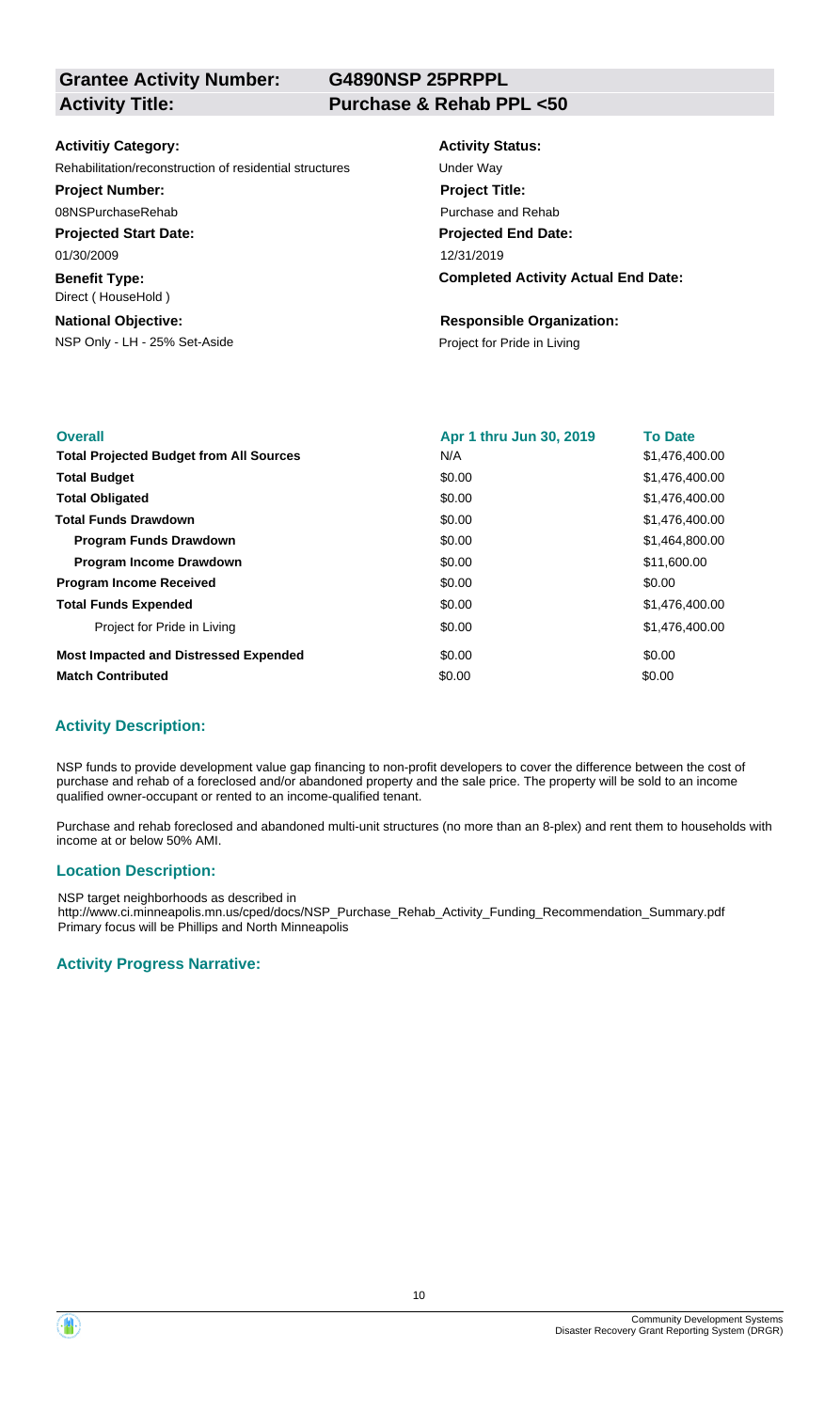# **Accomplishments Performance Measures**

|                              | <b>This Report Period</b> | <b>Cumulative Actual Total / Expected</b> |
|------------------------------|---------------------------|-------------------------------------------|
|                              | <b>Total</b>              | Total                                     |
| # of Properties              | 0                         | 6/5                                       |
| # ELI Households (0-30% AMI) | 0                         | 22/0                                      |
|                              |                           |                                           |

|                         | <b>This Report Period</b> | <b>Cumulative Actual Total / Expected</b> |
|-------------------------|---------------------------|-------------------------------------------|
|                         | <b>Total</b>              | Total                                     |
| # of Housing Units      | 0                         | 24/22                                     |
| # of Multifamily Units  | 0                         | 6/6                                       |
| # of Singlefamily Units | 0                         | 18/16                                     |

### **Beneficiaries Performance Measures**

|                     |     | <b>This Report Period</b> |       |       | <b>Cumulative Actual Total / Expected</b> |       |                |
|---------------------|-----|---------------------------|-------|-------|-------------------------------------------|-------|----------------|
|                     | Low | <b>Mod</b>                | Total | Low   | <b>Mod</b>                                | Total | <b>Low/Mod</b> |
| # of Households     |     |                           |       | 24/22 | 0/0                                       | 24/22 | 100.00         |
| # Renter Households |     |                           |       | 24/22 | 0/0                                       | 24/22 | 100.00         |

## **Activity Locations**

**No Activity Locations found.**

# **Other Funding Sources Budgeted - Detail**

### **No Other Match Funding Sources Found**

#### **Other Funding Sources Amount**

No Other Funding Sources Found Total Other Funding Sources

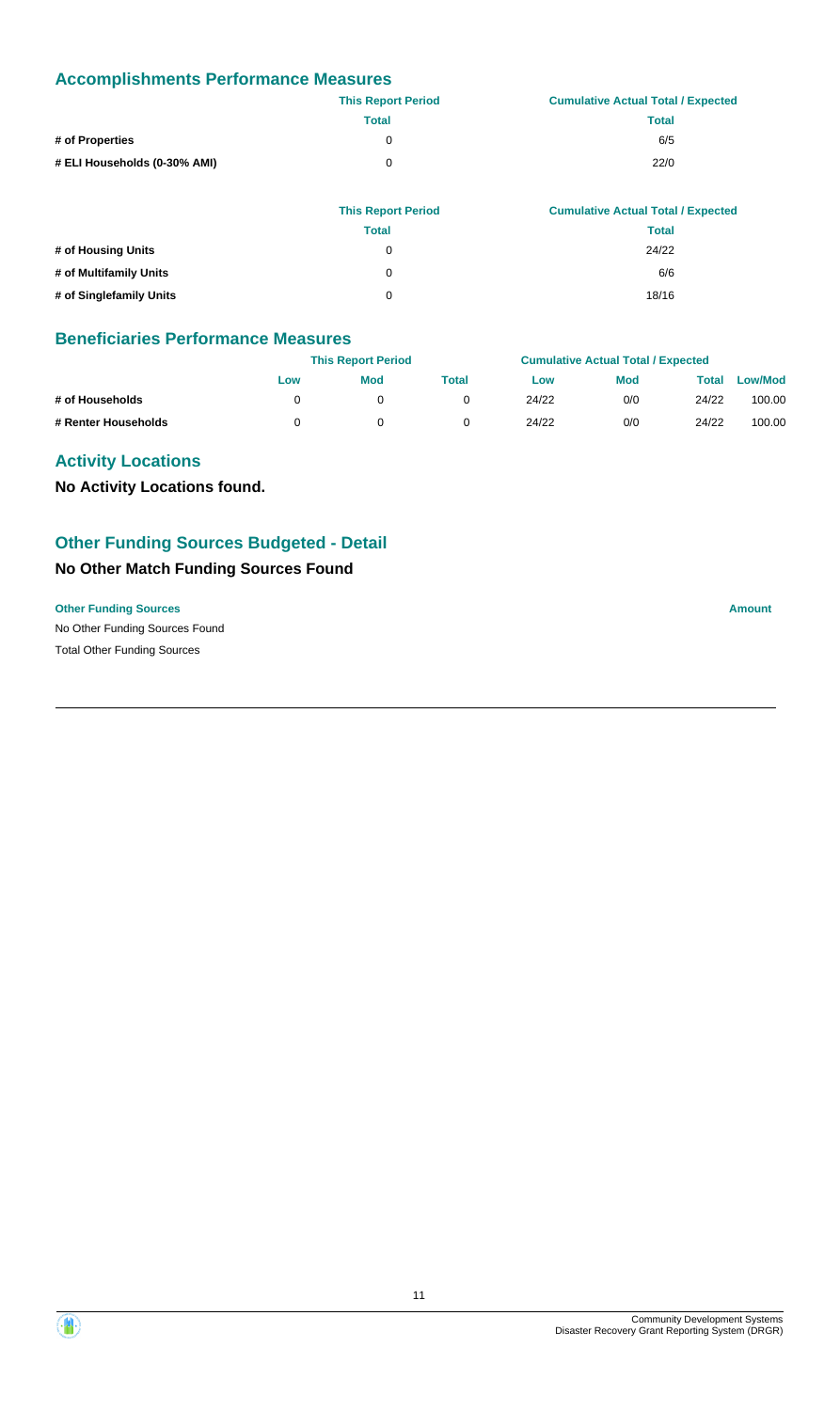**Grantee Activity Number: Activity Title:**

**G4890NSP 25PRPRG**

**Purchase & Rehab Powderhorn Residents Group <50**

| <b>Activitiy Category:</b>                              | <b>Activity Status:</b>                    |
|---------------------------------------------------------|--------------------------------------------|
| Rehabilitation/reconstruction of residential structures | Under Way                                  |
| <b>Project Number:</b>                                  | <b>Project Title:</b>                      |
| 08NSPurchaseRehab                                       | Purchase and Rehab                         |
| <b>Projected Start Date:</b>                            | <b>Projected End Date:</b>                 |
| 01/30/2009                                              | 12/31/2019                                 |
| <b>Benefit Type:</b><br>Direct (HouseHold)              | <b>Completed Activity Actual End Date:</b> |
| <b>National Objective:</b>                              | <b>Responsible Organization:</b>           |
| NSP Only - LH - 25% Set-Aside                           | Powderhorn Residence Group                 |
|                                                         |                                            |

| <b>Overall</b>                                 | Apr 1 thru Jun 30, 2019 | <b>To Date</b> |
|------------------------------------------------|-------------------------|----------------|
| <b>Total Projected Budget from All Sources</b> | N/A                     | \$24,000.00    |
| <b>Total Budget</b>                            | \$0.00                  | \$24,000.00    |
| <b>Total Obligated</b>                         | \$0.00                  | \$24,000.00    |
| <b>Total Funds Drawdown</b>                    | \$0.00                  | \$24,000.00    |
| <b>Program Funds Drawdown</b>                  | \$0.00                  | \$24,000.00    |
| <b>Program Income Drawdown</b>                 | \$0.00                  | \$0.00         |
| <b>Program Income Received</b>                 | \$0.00                  | \$0.00         |
| <b>Total Funds Expended</b>                    | \$0.00                  | \$24,000.00    |
| Powderhorn Residence Group                     | \$0.00                  | \$24,000.00    |
| <b>Most Impacted and Distressed Expended</b>   | \$0.00                  | \$0.00         |
| <b>Match Contributed</b>                       | \$0.00                  | \$0.00         |

#### **Activity Description:**

NSP funds to provide development value gap financing to non-profit developers to cover the difference between the cost of purchase and rehab of a foreclosed and/or abandoned property and the sale price. The property will be sold to an income qualified owner-occupant or rented to an income-qualified tenant.

#### **Location Description:**

NSP target neighborhood focus of Jordan and Harrison as described in http://www.ci.minneapolis.mn.us/cped/docs/NSP\_Purchase\_Rehab\_Activity\_Funding\_Recommendation\_Summary.pdf

#### **Activity Progress Narrative:**

#### **Accomplishments Performance Measures**

|       | <b>Cumulative Actual Total / Expected</b> |
|-------|-------------------------------------------|
| Total | Total                                     |
|       | 1/1                                       |
|       | <b>This Report Period</b>                 |

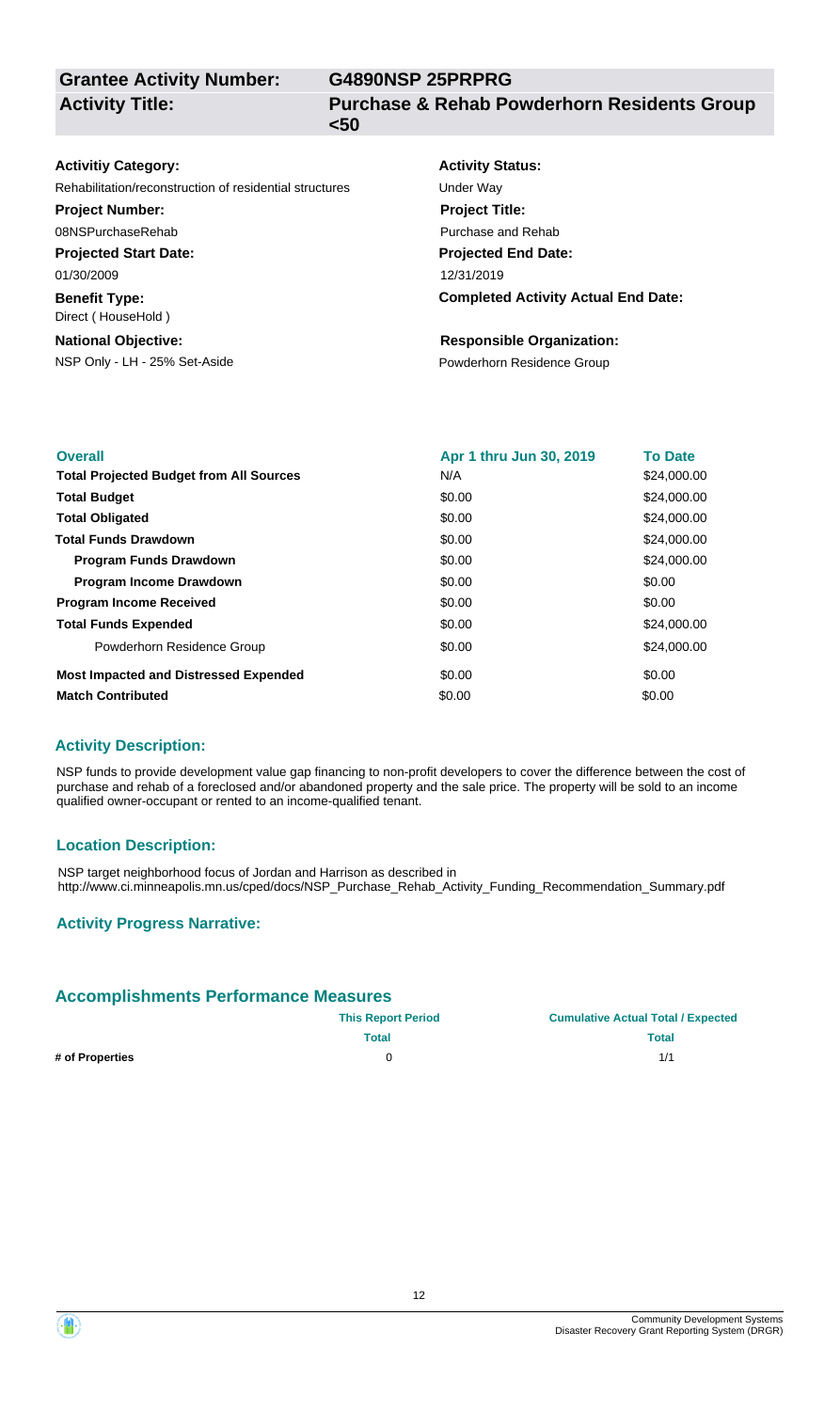|                         | <b>This Report Period</b> | <b>Cumulative Actual Total / Expected</b> |  |  |
|-------------------------|---------------------------|-------------------------------------------|--|--|
|                         | Total                     | Total                                     |  |  |
| # of Housing Units      |                           | 1/1                                       |  |  |
| # of Singlefamily Units | 0                         | 1/1                                       |  |  |

## **Beneficiaries Performance Measures**

|                    |     | <b>This Report Period</b> |       |     | <b>Cumulative Actual Total / Expected</b> |       |                |
|--------------------|-----|---------------------------|-------|-----|-------------------------------------------|-------|----------------|
|                    | Low | <b>Mod</b>                | Total | Low | <b>Mod</b>                                | Total | <b>Low/Mod</b> |
| # of Households    |     |                           |       | 1/1 | 0/0                                       | 1/1   | 100.00         |
| # Owner Households |     |                           |       | 1/1 | 0/0                                       | 1/1   | 100.00         |

# **Activity Locations**

**No Activity Locations found.**

# **Other Funding Sources Budgeted - Detail**

# **No Other Match Funding Sources Found**

| <b>Other Funding Sources</b>       | <b>Amount</b> |
|------------------------------------|---------------|
| Neighborhood Stabilization Funds   | \$24,000.00   |
| <b>Total Other Funding Sources</b> | \$0.00        |

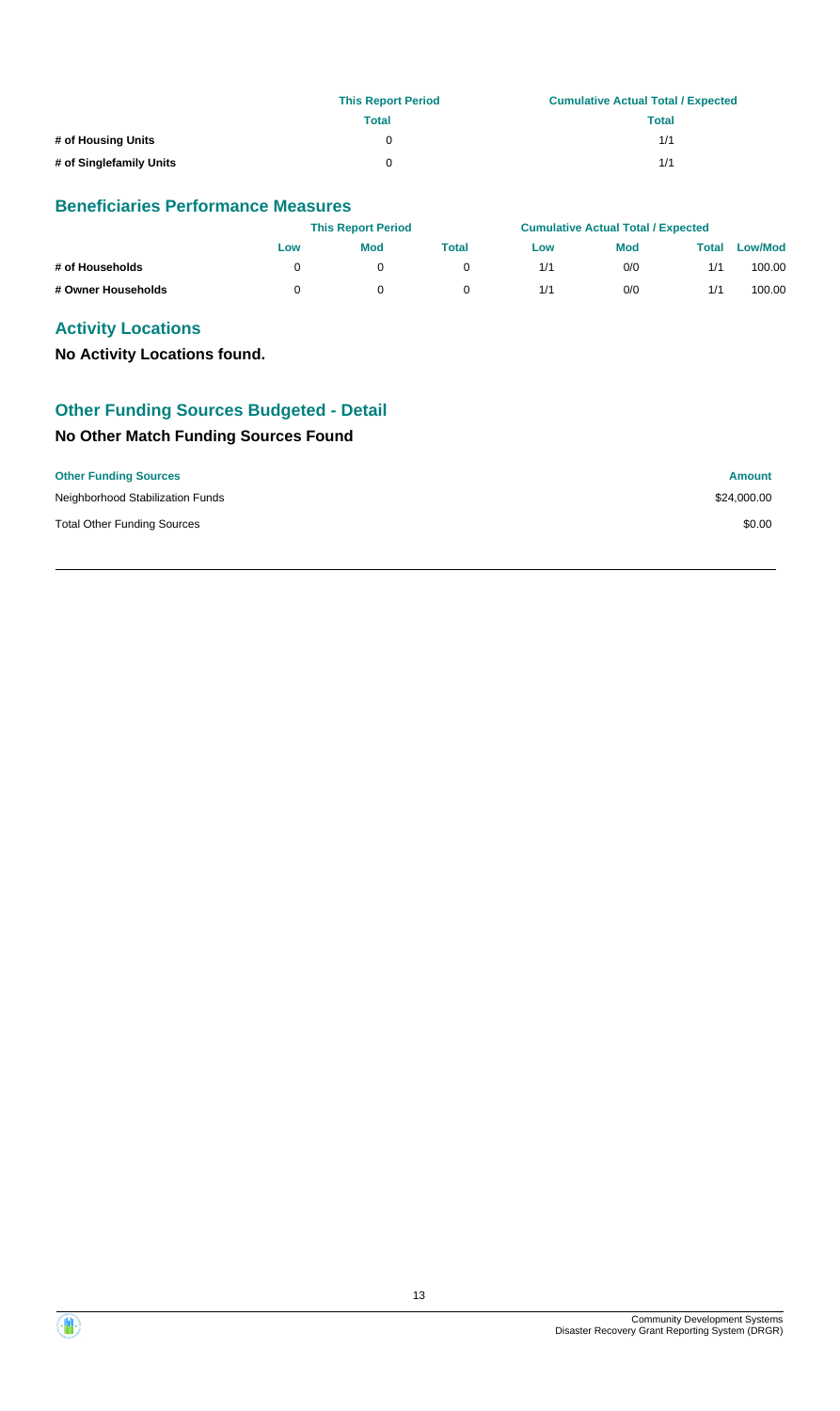**G4890NSP PRPRG**

#### **Activitiy Category:**

Rehabilitation/reconstruction of residential structures Under Way

#### **Project Number:**

08NSPurchaseRehab

**Projected Start Date:** 01/30/2009

**Benefit Type:**

# **National Objective:** Direct ( HouseHold )

# **Activity Status:**

**Projected End Date: Completed Activity Actual End Date:** 12/31/2019 **Project Title:** Purchase and Rehab

#### **Responsible Organization:**

NSP Only - LMMI **NSP Only - LMMI** Powderhorn Residence Group

| <b>Overall</b>                                 | Apr 1 thru Jun 30, 2019 | <b>To Date</b> |
|------------------------------------------------|-------------------------|----------------|
| <b>Total Projected Budget from All Sources</b> | N/A                     | \$72,500.00    |
| <b>Total Budget</b>                            | (\$22,500.00)           | \$72,500.00    |
| <b>Total Obligated</b>                         | \$0.00                  | \$72,500.00    |
| <b>Total Funds Drawdown</b>                    | \$0.00                  | \$72,500.00    |
| <b>Program Funds Drawdown</b>                  | \$0.00                  | \$35,000.00    |
| <b>Program Income Drawdown</b>                 | \$0.00                  | \$37,500.00    |
| <b>Program Income Received</b>                 | \$0.00                  | \$0.00         |
| <b>Total Funds Expended</b>                    | \$0.00                  | \$72,500.00    |
| Powderhorn Residence Group                     | \$0.00                  | \$72,500.00    |
| <b>Most Impacted and Distressed Expended</b>   | \$0.00                  | \$0.00         |
| <b>Match Contributed</b>                       | \$0.00                  | \$0.00         |

#### **Activity Description:**

NSP funds to provide development value gap financing to non-profit developers to cover the difference between the cost of purchase and rehab of a foreclosed and/or abandoned property and the sale price. The property will be sold to an income qualified owner-occupant or rented to an income-qualified tenant.

#### **Location Description:**

NSP target neighborhood focus of Jordan and Harrison as further described in http://www.ci.minneapolis.mn.us/cped/docs/NSP\_Purchase\_Rehab\_Activity\_Funding\_Recommendation\_Summary.pdf

## **Activity Progress Narrative:**

## **Accomplishments Performance Measures**

|                 | <b>This Report Period</b> | <b>Cumulative Actual Total / Expected</b> |
|-----------------|---------------------------|-------------------------------------------|
|                 | Total                     | <b>Total</b>                              |
| # of Properties |                           | 2/2                                       |